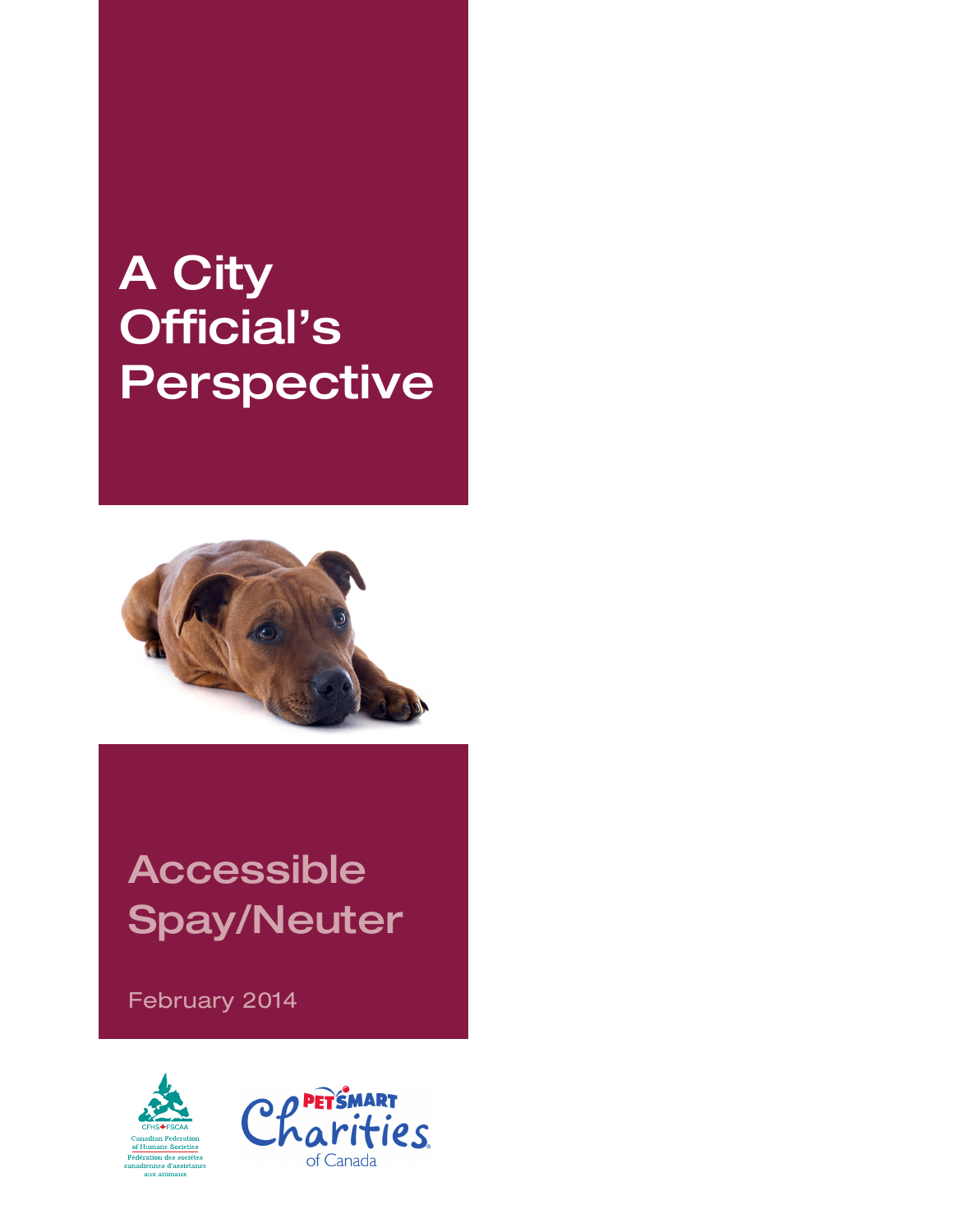## **A City Official's Perspective on Accessible Spay/Neuter**

*"Progressive approaches to municipal bylaws and sterilization programs have the ability to create healthier animals, better citizens, and stronger communities."*

This is the perspective of Mr. Lorne Chow, manager of Bylaw and Licensing at the City of Regina. Mr. Chow is a champion of the City's long-standing partnership with the Regina Humane Society (RHS), which he says benefits the City, the humane society, the animals, pet guardians, and veterinarians. The City and the RHS collaborate closely in implementing an integrated animal program under the Regina Animal Bylaw, whose mandate is "to promote the safety, health and welfare of people and the protection of people, animals and property in the City of Regina and to ensure the humane treatment of animals." One pillar of this partnership is the Low Income Spay/Neuter Program.

#### **Program description:**

The City of Regina and the RHS offer fully and partially subsidized spay/neuter services targeted to companion animals living in financially disadvantaged households. To qualify for the Low Income Spay/Neuter Program, participants must be resident of the City of Regina, at least 18 years of age, the guardian of the animal to be spayed or neutered, and they must be able to offer proof of eligibility for social assistance, of qualifying family income, or of status as a charitable animal rescue organization.

Sterilization surgery and related procedures are either fully subsidized (no cost) or partially subsidized (low-cost at \$60) under two income qualifying levels. Each animal sterilized under the program is also given permanent identification and a license.

#### **Background:**

The City and the RHS have been working together since 1988 when the RHS began providing animal control, animal impounding, and kenneling services for the City. In 1990, they implemented a subsidized spay/neuter program, but by 2008 the original spay/neuter program was no longer having the intended impact on pet overpopulation in the community. An assessment of the community showed that the most serious pet overpopulation, care, and control issues arose in neighbourhoods with limited access to education and veterinary care due to limited financial resources. All stakeholders agreed that targeting funding to pets living in financially disadvantaged households in those neighbourhoods would have the greatest impact in reducing the number of unwanted animals.

#### **Resources provided by partner organizations:**

The City provides a subsidy payment of \$147,300 per year that is funded from animal licensing and general tax revenues. The RHS provides full marketing and administration of the accessible spay/neuter programming. This includes verification of applicant qualifying income levels or status as a registered non-profit animal rescue charity as well as providing transport, assistance completing the application, education about pre- and post-surgery care, and provision of afterhours emergency veterinary care.